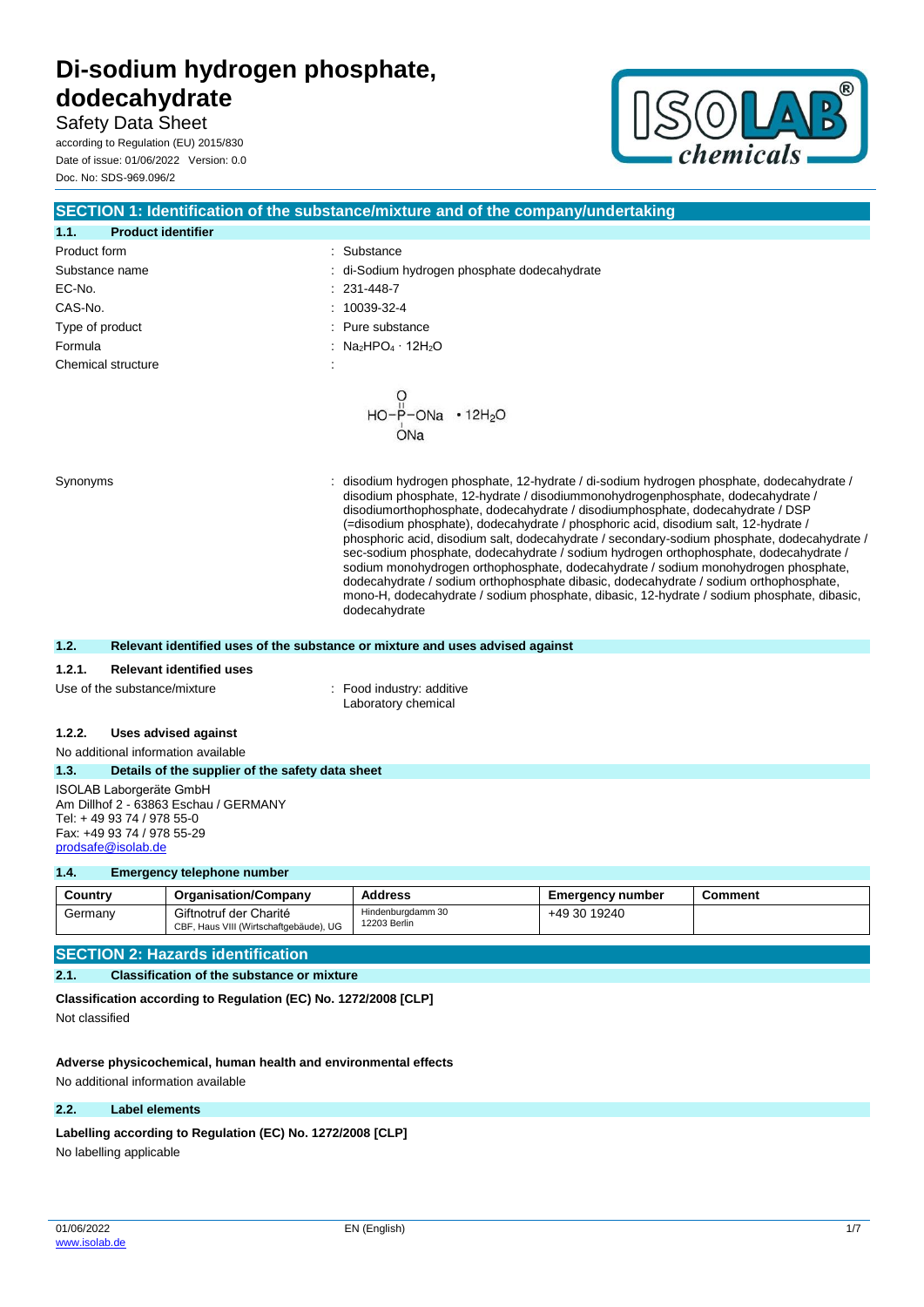## **Safety Data Sheet**

according to Regulation (EU) 2015/830 Date of issue: 01/06/2022 Version: 0.0 Doc. No: SDS-969.096/2

#### **2.3. Other hazards**

No additional information available

| <b>SECTION 3: Composition/information on ingredients</b> |                                            |     |  |
|----------------------------------------------------------|--------------------------------------------|-----|--|
| 3.1.<br><b>Substances</b>                                |                                            |     |  |
| Name                                                     | <b>Product identifier</b>                  | %   |  |
| di-Sodium hydrogen phosphate dodecahydrate               | (CAS-No.) 10039-32-4<br>(EC-No.) 231-448-7 | 100 |  |

Full text of H-statements: see section 16

# **3.2. Mixtures**

Not applicable

| <b>SECTION 4: First aid measures</b>                                                                                              |                                                                                                                                                                                                                                                                                                                                                                                                                                                                                                                                                                            |
|-----------------------------------------------------------------------------------------------------------------------------------|----------------------------------------------------------------------------------------------------------------------------------------------------------------------------------------------------------------------------------------------------------------------------------------------------------------------------------------------------------------------------------------------------------------------------------------------------------------------------------------------------------------------------------------------------------------------------|
| 4.1.<br>Description of first aid measures                                                                                         |                                                                                                                                                                                                                                                                                                                                                                                                                                                                                                                                                                            |
| First-aid measures general                                                                                                        | Check the vital functions. Unconscious: maintain adequate airway and respiration. Respiratory<br>arrest: artificial respiration or oxygen. Cardiac arrest: perform resuscitation. Victim conscious<br>with laboured breathing: half-seated. Victim in shock: on his back with legs slightly raised.<br>Vomiting: prevent asphyxia/aspiration pneumonia. Prevent cooling by covering the victim (no<br>warming up). Keep watching the victim. Give psychological aid. Keep the victim calm, avoid<br>physical strain. Depending on the victim's condition: doctor/hospital. |
| First-aid measures after inhalation                                                                                               | Remove the victim into fresh air. Respiratory problems: consult a doctor/medical service.                                                                                                                                                                                                                                                                                                                                                                                                                                                                                  |
| First-aid measures after skin contact                                                                                             | Rinse with water. Remove clothing before washing. Take victim to a doctor if irritation persists.                                                                                                                                                                                                                                                                                                                                                                                                                                                                          |
| First-aid measures after eye contact                                                                                              | Rinse with water. Do not apply neutralizing agents. Take victim to an ophthalmologist if irritation<br>persists.                                                                                                                                                                                                                                                                                                                                                                                                                                                           |
| First-aid measures after ingestion                                                                                                | Rinse mouth with water. Immediately after ingestion: give lots of water to drink. Call Poison<br>Information Centre (www.big.be/antigif.htm). Consult a doctor/medical service if you feel unwell.<br>Ingestion of large quantities: immediately to hospital.                                                                                                                                                                                                                                                                                                              |
| 4.2.<br>Most important symptoms and effects, both acute and delayed                                                               |                                                                                                                                                                                                                                                                                                                                                                                                                                                                                                                                                                            |
| Symptoms/effects after skin contact<br>Symptoms/effects after eye contact<br>Symptoms/effects after ingestion<br>Chronic symptoms | Slight irritation.<br>Slight irritation.<br>AFTER ABSORPTION OF HIGH QUANTITIES: Gastrointestinal complaints.<br>ON CONTINUOUS/REPEATED EXPOSURE/CONTACT: Red skin. Dry skin.                                                                                                                                                                                                                                                                                                                                                                                              |
| 4.3.                                                                                                                              | Indication of any immediate medical attention and special treatment needed                                                                                                                                                                                                                                                                                                                                                                                                                                                                                                 |
| No additional information available                                                                                               |                                                                                                                                                                                                                                                                                                                                                                                                                                                                                                                                                                            |
| <b>SECTION 5: Fire-fighting measures</b>                                                                                          |                                                                                                                                                                                                                                                                                                                                                                                                                                                                                                                                                                            |
| <b>Extinguishing media</b><br>5.1.                                                                                                |                                                                                                                                                                                                                                                                                                                                                                                                                                                                                                                                                                            |
| Suitable extinguishing media                                                                                                      | Adapt extinguishing media to the environment.                                                                                                                                                                                                                                                                                                                                                                                                                                                                                                                              |
| Unsuitable extinguishing media                                                                                                    | : No unsuitable extinguishing media known.                                                                                                                                                                                                                                                                                                                                                                                                                                                                                                                                 |

### **5.2. Special hazards arising from the substance or mixture**

| Fire hazard<br>Explosion hazard        | : DIRECT FIRE HAZARD. No fire hazard. INDIRECT FIRE HAZARD. No fire hazard.<br>: DIRECT EXPLOSION HAZARD. Not applicable. INDIRECT EXPLOSION HAZARD. Not<br>applicable. |
|----------------------------------------|-------------------------------------------------------------------------------------------------------------------------------------------------------------------------|
| 5.3.<br><b>Advice for firefighters</b> |                                                                                                                                                                         |
| Precautionary measures fire            | : Exposure to fire/heat: keep upwind. Exposure to fire/heat: consider evacuation. Exposure to<br>fire/heat: have neighbourhood close doors and windows.                 |
| Firefighting instructions              | Dilute toxic gases with water spray.                                                                                                                                    |
| Protection during firefighting         | Heat/fire exposure: compressed air/oxygen apparatus.                                                                                                                    |

## **SECTION 6: Accidental release measures 6.1. Personal precautions, protective equipment and emergency procedures 6.1.1. For non-emergency personnel** Protective equipment : Gloves. Protective clothing. Dust cloud production: compressed air/oxygen apparatus. See "Material-Handling" to select protective clothing. Emergency procedures : Mark the danger area. Prevent dust cloud formation, e.g. by wetting. No naked flames. Wash contaminated clothes.

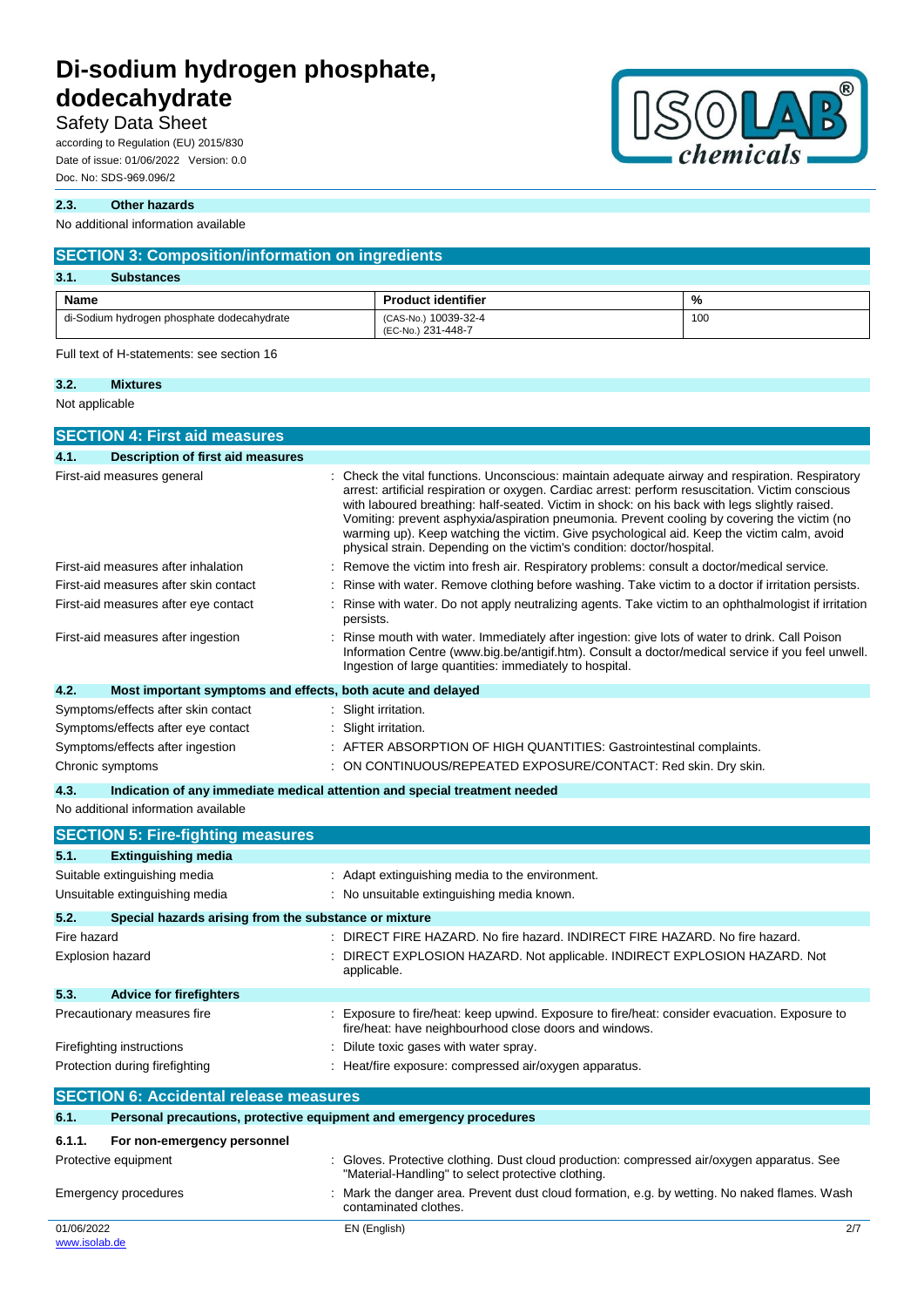## **Safety Data Sheet**

according to Regulation (EU) 2015/830 Date of issue: 01/06/2022 Version: 0.0 Doc. No: SDS-969.096/2



|              | Measures in case of dust release                             | : In case of dust production: keep upwind. Dust production: have neighbourhood close doors and<br>windows.                                                                                                                                                                                                           |
|--------------|--------------------------------------------------------------|----------------------------------------------------------------------------------------------------------------------------------------------------------------------------------------------------------------------------------------------------------------------------------------------------------------------|
| 6.1.2.       | For emergency responders                                     |                                                                                                                                                                                                                                                                                                                      |
|              | No additional information available                          |                                                                                                                                                                                                                                                                                                                      |
| 6.2.         | <b>Environmental precautions</b>                             |                                                                                                                                                                                                                                                                                                                      |
|              | No additional information available                          |                                                                                                                                                                                                                                                                                                                      |
| 6.3.         | Methods and material for containment and cleaning up         |                                                                                                                                                                                                                                                                                                                      |
|              | For containment                                              | : Contain released substance, pump into suitable containers. Consult "Material-handling" to<br>select material of containers. Plug the leak, cut off the supply. Knock down/dilute dust cloud<br>with water spray.                                                                                                   |
|              | Methods for cleaning up                                      | Stop dust cloud by humidifying. Scoop solid spill into closing containers. See "Material-<br>handling" for suitable container materials. Wash clothing and equipment after handling.                                                                                                                                 |
| 6.4.         | <b>Reference to other sections</b>                           |                                                                                                                                                                                                                                                                                                                      |
|              | No additional information available                          |                                                                                                                                                                                                                                                                                                                      |
|              | <b>SECTION 7: Handling and storage</b>                       |                                                                                                                                                                                                                                                                                                                      |
| 7.1.         | <b>Precautions for safe handling</b>                         |                                                                                                                                                                                                                                                                                                                      |
|              | Precautions for safe handling                                | : Comply with the legal requirements. Thoroughly clean/dry the installation before use. Avoid<br>raising dust. Keep away from naked flames/heat. Observe normal hygiene standards. Keep<br>container tightly closed. Carry operations in the open/under local exhaust/ventilation or with<br>respiratory protection. |
| 7.2.         | Conditions for safe storage, including any incompatibilities |                                                                                                                                                                                                                                                                                                                      |
|              | Heat and ignition sources                                    | : KEEP SUBSTANCE AWAY FROM: heat sources.                                                                                                                                                                                                                                                                            |
|              | Information on mixed storage                                 | : KEEP SUBSTANCE AWAY FROM: (strong) acids.                                                                                                                                                                                                                                                                          |
| Storage area |                                                              | : Store at ambient temperature. Store in a dry area. Keep container in a well-ventilated place.<br>Meet the legal requirements.                                                                                                                                                                                      |
|              | Special rules on packaging                                   | SPECIAL REQUIREMENTS: closing. clean. correctly labelled. meet the legal requirements.<br>Secure fragile packagings in solid containers.                                                                                                                                                                             |
|              | Packaging materials                                          | : SUITABLE MATERIAL: paper. textile. polyethylene. cardboard. synthetic material. MATERIAL<br>TO AVOID: aluminium.                                                                                                                                                                                                   |

### **7.3. Specific end use(s)**

No additional information available

|      | SECTION 8: Exposure controls/personal protection                                      |
|------|---------------------------------------------------------------------------------------|
| 8.1. | <b>Control parameters</b>                                                             |
|      | . A family of all the books of the factory and the control of the books of the factor |

No additional information available

### **8.2. Exposure controls**

### **Materials for protective clothing:**

GIVE GOOD RESISTANCE: neoprene. PVC

### **Hand protection:**

Gloves

**Eye protection:**

Safety glasses. In case of dust production: protective goggles

### **Skin and body protection:**

Protective clothing

#### **Respiratory protection:**

Dust production: dust mask with filter type P1

### **SECTION 9: Physical and chemical properties**

**9.1. Information on basic physical and chemical properties**

Physical state : Solid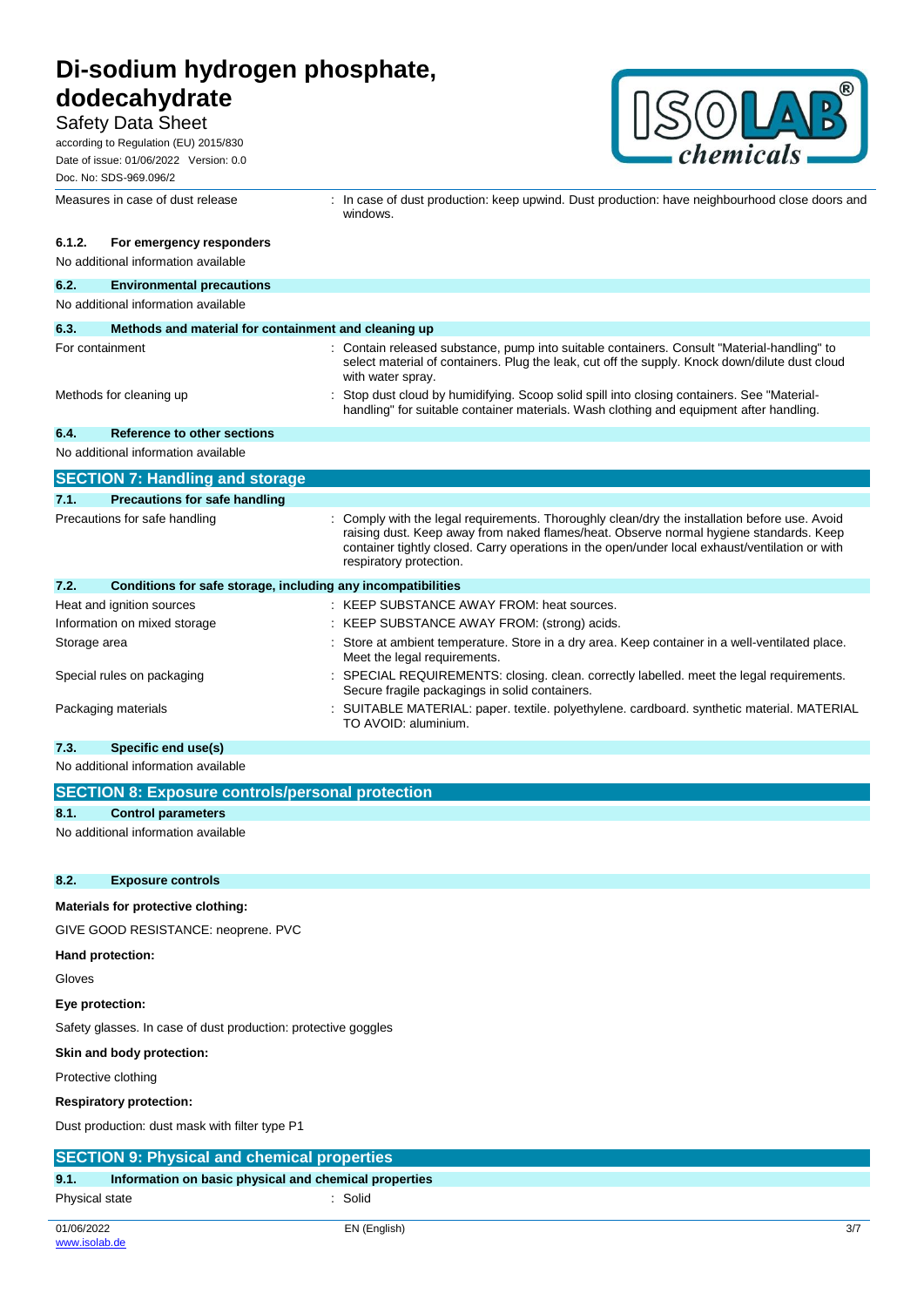# **Safety Data Sheet**

according to Regulation (EU) 2015/830 Date of issue: 01/06/2022 Version: 0.0 Doc. No: SDS-969.096/2



| Appearance                                 | : Crystalline solid. Powder. Grains.            |
|--------------------------------------------|-------------------------------------------------|
| Molecular mass                             | 358.14 g/mol                                    |
| Colour                                     | Colourless to white.                            |
| Odour                                      | Odourless.                                      |
| Odour threshold                            | No data available                               |
| pH                                         | 9.0 - 9.3 (50 g/l, H <sub>2</sub> O, 20 °C)     |
| pH solution                                | - 5 %                                           |
| Relative evaporation rate (butylacetate=1) | No data available                               |
| Melting point                              | : 35 °C                                         |
| Freezing point                             | No data available                               |
| Boiling point                              | Not applicable                                  |
| Flash point                                | Not applicable                                  |
| Auto-ignition temperature                  | Not applicable                                  |
| Decomposition temperature                  | $>$ 35 °C                                       |
| Flammability (solid, gas)                  | No data available                               |
| Vapour pressure                            | No data available                               |
| Relative vapour density at 20 °C           | No data available                               |
| Relative density                           | 1.5                                             |
| Density                                    | 1.52 g/cm <sup>3</sup> (20 °C)                  |
| Solubility                                 | Soluble in water.<br>Water: 21.8 g/100ml (20°C) |
| Log Pow                                    | No data available                               |
| Viscosity, kinematic                       | No data available                               |
| Viscosity, dynamic                         | No data available                               |
| Explosive properties                       | No data available                               |
| Oxidising properties                       | No data available                               |
| <b>Explosive limits</b>                    | No data available                               |
| 9.2.<br><b>Other information</b>           |                                                 |
| Minimum ignition energy                    | Not applicable                                  |
| VOC content                                | 0%                                              |
| Other properties                           | Translucent. Substance has basic reaction.      |

## **SECTION 10: Stability and reactivity**

### **10.1. Reactivity**

On burning: release of toxic and corrosive gases/vapours (phosphorus oxides). Reacts with (some) acids.

| 10.2. | <b>Chemical stability</b>                    |
|-------|----------------------------------------------|
|       | Stable under normal conditions.              |
| 10.3. | Possibility of hazardous reactions           |
|       | No additional information available          |
| 10.4. | <b>Conditions to avoid</b>                   |
|       | No additional information available          |
| 10.5. | Incompatible materials                       |
|       | No additional information available          |
| 10.6. | Hazardous decomposition products             |
|       | No additional information available          |
|       | <b>SECTION 11: Toxicological information</b> |
| 11.1. | Information on toxicological effects         |

| Acute toxicity                                          | Not classified      |
|---------------------------------------------------------|---------------------|
| di-Sodium hydrogen phosphate dodecahydrate (10039-32-4) |                     |
| LD50 oral rat                                           | > 2000 mg/kg (Rat)  |
| LD50 dermal rat                                         | > 2000 mg/kg (Rat)  |
| 01/06/2022                                              | EN (English)<br>4/7 |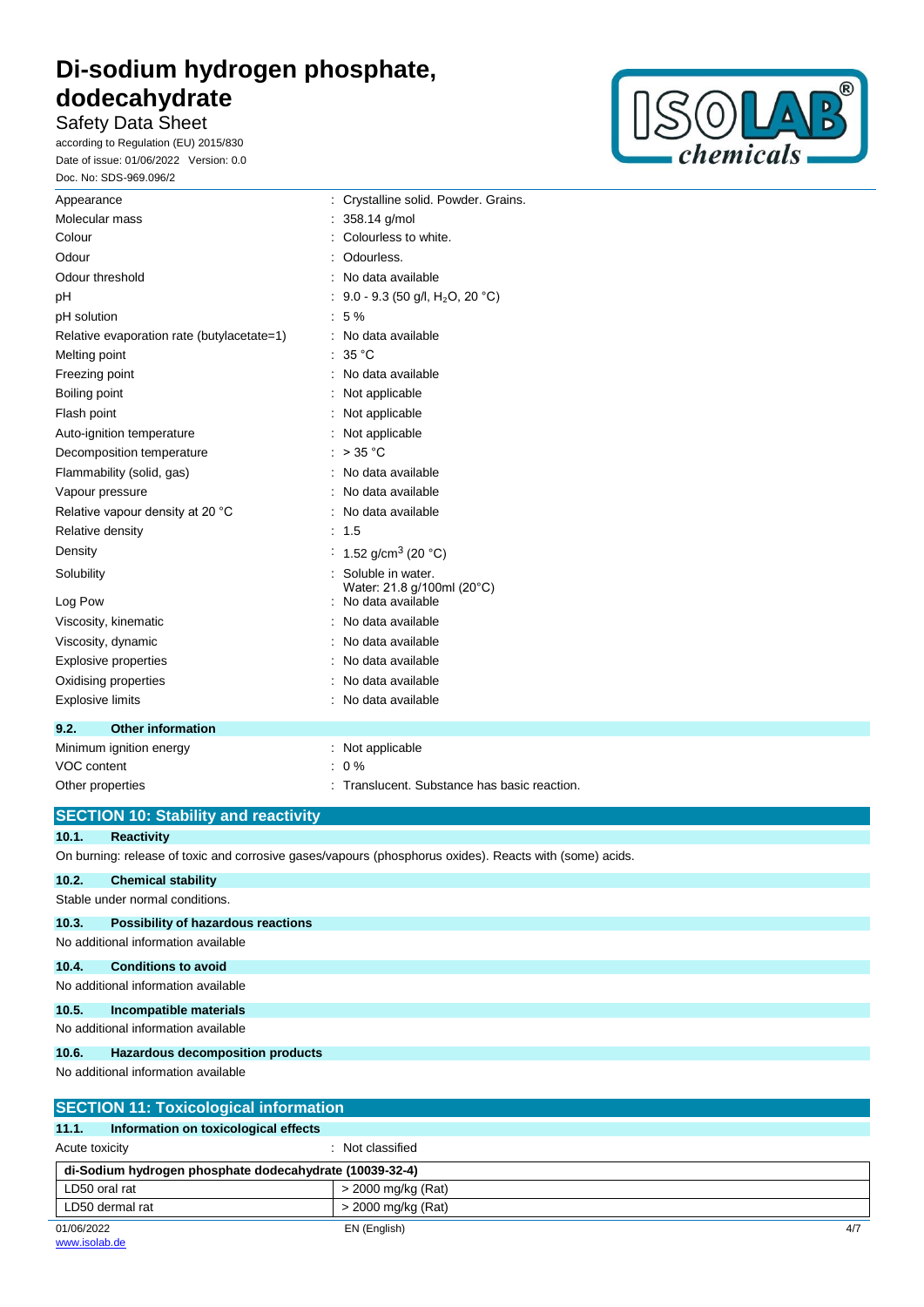Safety Data Sheet **\*\*\* DRAFT \*\*\* DRAFT \*\*\* DRAFT \*\*\* DRAFT \*\*\* DRAFT \*\*\* DRAFT \*\*** according to Regulation (EU) 2015/830 Date of issue: 01/06/2022 Version: 0.0

Doc. No: SDS-969.096/2



| Skin corrosion/irritation         | : Not classified              |
|-----------------------------------|-------------------------------|
| Serious eye damage/irritation     | pH: 9 (1 %)<br>Not classified |
|                                   | pH: 9 (1 %)                   |
| Respiratory or skin sensitisation | Not classified                |
| Germ cell mutagenicity            | Not classified                |
| Carcinogenicity                   | : Not classified              |
| Reproductive toxicity             | Not classified                |
| STOT-single exposure              | Not classified                |
| STOT-repeated exposure            | $\therefore$ Not classified   |
| Aspiration hazard                 | : Not classified              |

| <b>SECTION 12: Ecological information</b> |                                                                                                                                                                                                                                                                                    |
|-------------------------------------------|------------------------------------------------------------------------------------------------------------------------------------------------------------------------------------------------------------------------------------------------------------------------------------|
| 12.1.<br><b>Toxicity</b>                  |                                                                                                                                                                                                                                                                                    |
| Ecology - air                             | : Not classified as dangerous for the ozone layer (Regulation (EC) No 1005/2009). TA-Luft<br>Klasse 5.2.1.                                                                                                                                                                         |
| Ecology - water                           | : Mild water pollutant (surface water). Maximum concentration in drinking water: 200 mg/l<br>(sodium) (Directive 98/83/EC). Not harmful to fishes. Slightly harmful to invertebrates (EC50:<br>100 - 1000 mg/l). May cause eutrophication. Slightly harmful to bacteria. pH shift. |

| di-Sodium hydrogen phosphate dodecahydrate (10039-32-4) |                          |
|---------------------------------------------------------|--------------------------|
| LC50 fish                                               | > 2400 mg/l (LC50; 48 h) |
| EC50 Daphnia 1                                          | 126 ppm (TLm; 72 h)      |

### **12.2. Persistence and degradability**

| di-Sodium hydrogen phosphate dodecahydrate (10039-32-4) |                                                                                                             |  |  |
|---------------------------------------------------------|-------------------------------------------------------------------------------------------------------------|--|--|
| Persistence and degradability                           | Biodegradability: not applicable.                                                                           |  |  |
| Biochemical oxygen demand (BOD)                         | Not applicable                                                                                              |  |  |
| Chemical oxygen demand (COD)                            | Not applicable                                                                                              |  |  |
| ThOD                                                    | Not applicable                                                                                              |  |  |
| 12.3.<br><b>Bioaccumulative potential</b>               |                                                                                                             |  |  |
| di-Sodium hydrogen phosphate dodecahydrate (10039-32-4) |                                                                                                             |  |  |
| Bioaccumulative potential                               | Not bioaccumulative.                                                                                        |  |  |
| 12.4.<br><b>Mobility in soil</b>                        |                                                                                                             |  |  |
| No additional information available                     |                                                                                                             |  |  |
| 12.5.<br><b>Results of PBT and vPvB assessment</b>      |                                                                                                             |  |  |
| No additional information available                     |                                                                                                             |  |  |
| Other adverse effects<br>12.6.                          |                                                                                                             |  |  |
| No additional information available                     |                                                                                                             |  |  |
| <b>SECTION 13: Disposal considerations</b>              |                                                                                                             |  |  |
| 13.1.<br>Waste treatment methods                        |                                                                                                             |  |  |
| Product/Packaging disposal recommendations              | Precipitate/make insoluble. Remove to an authorized dump (Class I). Do not discharge into<br>surface water. |  |  |
| Additional information                                  | Can be considered as non hazardous waste according to Directive 2008/98/EC.                                 |  |  |
| European List of Waste (LoW) code                       | 06 03 14 - solid salts and solutions other than those mentioned in 06 03 11 and 06 03 13                    |  |  |

## **SECTION 14: Transport information**

| In accordance with ADR / RID / IMDG / IATA / ADN |                |                |                |                |
|--------------------------------------------------|----------------|----------------|----------------|----------------|
| <b>ADR</b>                                       | <b>IMDG</b>    | <b>IATA</b>    | <b>ADN</b>     | <b>RID</b>     |
| 14.1.<br>UN number                               |                |                |                |                |
| Not applicable                                   | Not applicable | Not applicable | Not applicable | Not applicable |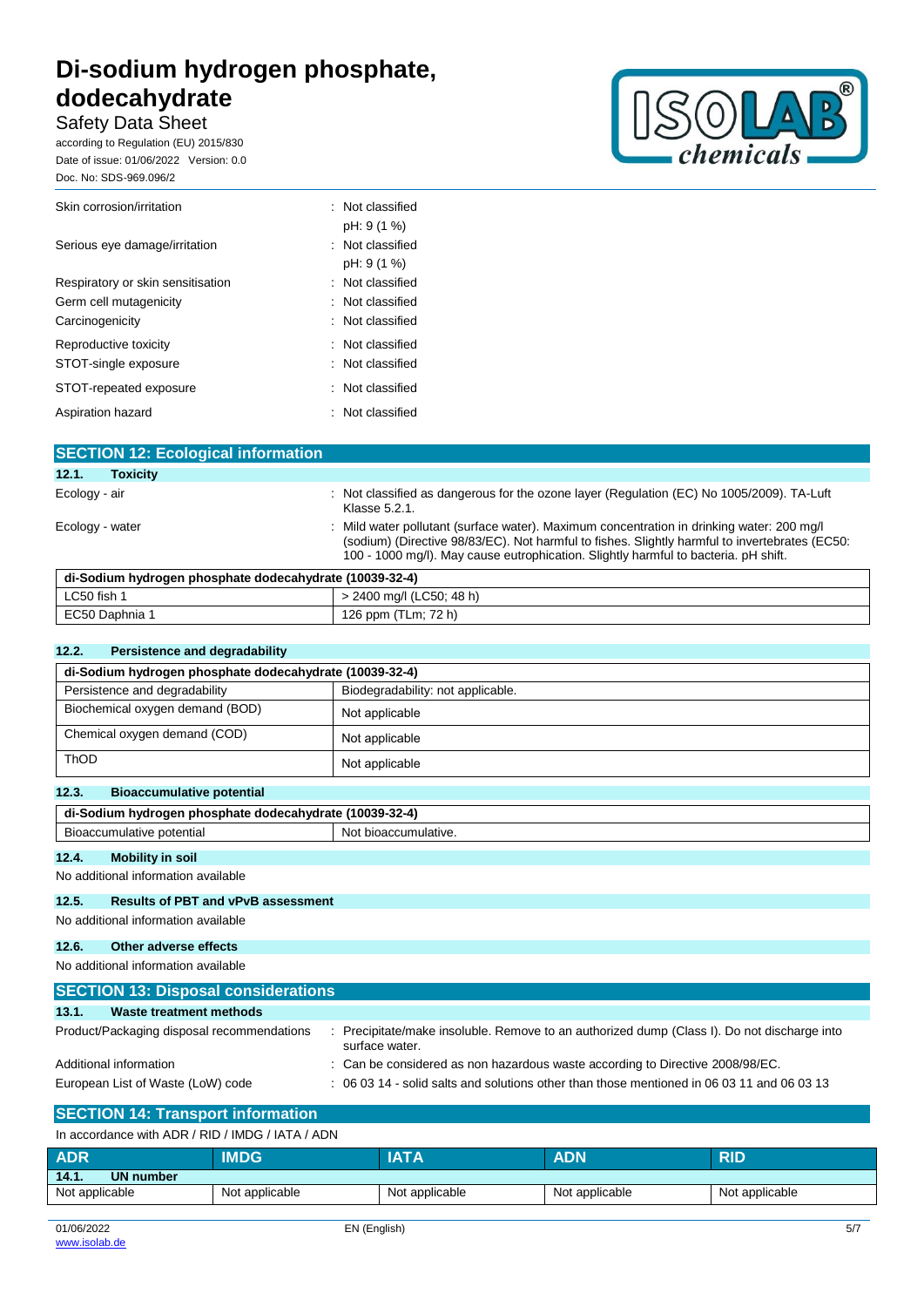# **Safety Data Sheet**

according to Regulation (EU) 2015/830 Date of issue: 01/06/2022 Version: 0.0 Doc. No: SDS-969.096/2



| <b>ADR</b>                            | <b>IMDG</b>    | <b>IATA</b>                            | <b>ADN</b>     | <b>RID</b>     |
|---------------------------------------|----------------|----------------------------------------|----------------|----------------|
| 14.2.<br>UN proper shipping name      |                |                                        |                |                |
| Not applicable                        | Not applicable | Not applicable                         | Not applicable | Not applicable |
| Not applicable                        | Not applicable | Not applicable                         | Not applicable | Not applicable |
| 14.3.<br>Transport hazard class(es)   |                |                                        |                |                |
| Not applicable                        | Not applicable | Not applicable                         | Not applicable | Not applicable |
| Not applicable                        | Not applicable | Not applicable                         | Not applicable | Not applicable |
| 14.4.<br><b>Packing group</b>         |                |                                        |                |                |
| Not applicable                        | Not applicable | Not applicable                         | Not applicable | Not applicable |
| <b>Environmental hazards</b><br>14.5. |                |                                        |                |                |
| Not applicable                        | Not applicable | Not applicable                         | Not applicable | Not applicable |
|                                       |                | No supplementary information available |                |                |

### **14.6. Special precautions for user**

### **- Overland transport**

Not applicable

### **- Transport by sea**

Not applicable

### **- Air transport**

Not applicable

#### **- Inland waterway transport**

Not applicable

### **- Rail transport**

Not applicable

#### **14.7. Transport in bulk according to Annex II of Marpol and the IBC Code**

Not applicable

### **SECTION 15: Regulatory information**

| 15.1. |  |  | Safety, health and environmental regulations/legislation specific for the substance or mixture |
|-------|--|--|------------------------------------------------------------------------------------------------|
|-------|--|--|------------------------------------------------------------------------------------------------|

 $: 0 \%$ 

### **15.1.1. EU-Regulations**

### No REACH Annex XVII restrictions

di-Sodium hydrogen phosphate dodecahydrate is not on the REACH Candidate List di-Sodium hydrogen phosphate dodecahydrate is not on the REACH Annex XIV List

### **15.1.2. National regulations**

#### **Germany**

| VwVwS Annex reference                                                                                                                                | : Water hazard class (WGK) 1, low hazard to waters (Classification according to VwVwS, Annex<br>1 or 2; ID No. 330)                     |
|------------------------------------------------------------------------------------------------------------------------------------------------------|-----------------------------------------------------------------------------------------------------------------------------------------|
| WGK remark                                                                                                                                           | Classification water polluting in compliance with Verwaltungsvorschrift wassergefährdender<br>Stoffe (VwVwS) of 27 July 2005 (Anhang 2) |
| : Is not subject of the 12. BlmSchV (Hazardous Incident Ordinance)<br>12th Ordinance Implementing the Federal<br>Immission Control Act - 12. BlmSchV |                                                                                                                                         |
| <b>Netherlands</b>                                                                                                                                   |                                                                                                                                         |
| SZW-lijst van kankerverwekkende stoffen                                                                                                              | $\therefore$ The substance is not listed                                                                                                |
| SZW-lijst van mutagene stoffen                                                                                                                       | $\therefore$ The substance is not listed                                                                                                |
| NIET-limitatieve lijst van voor de voortplanting<br>giftige stoffen - Borstvoeding                                                                   | $\therefore$ The substance is not listed                                                                                                |